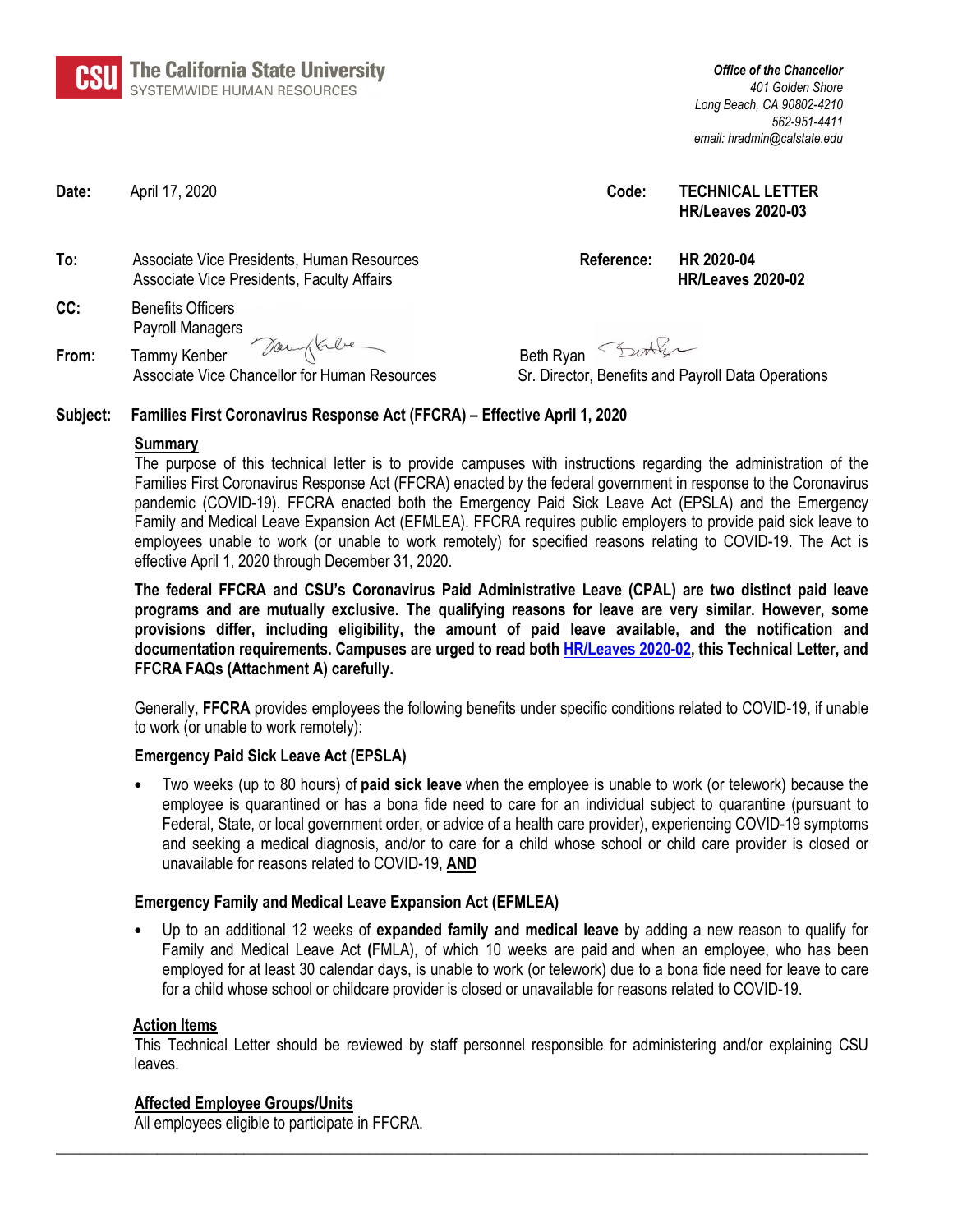## **Details**

FFCRA leave is in addition to the CSU's CPAL program and is available for all employees (Note the exception under "Eligibility" below) including those not eligible for CPAL. FFCRA does not supersede CPAL or the paid leave provisions announced by the Chancellor on March 17, 2020 providing indefinite leave for employees who have underlying chronic medical conditions and/or who are 65 years or older and unable to work remotely. Also, FFCRA and CPAL do not supersede the provisions of the new COVID-19 emergency pay provisions announced in a memorandum by the Vice Chancellor of Human Resources on March 25, 2020.

## **Eligibility**

All employees are eligible for two weeks of **paid sick time** for specified reasons related to COVID-19. All employees who have been employed for at least 30 days are eligible for up to 10 weeks of **paid family leave** under FMLA to care for a child under certain circumstances related to COVID-19.

The number of hours available for employees who work less than full-time shall be prorated according to their full-time equivalency, or the percent of the appointment or timebase (hours normally scheduled to work for non-exempt employees).

Exception: Emergency responders and health care workers are excluded from paid leave for Qualifying Reasons 4) and 5) cited below.

## **Qualifying Reasons for Leave**

An employee qualifies for **paid sick time** if the employee is unable to work (**or unable to work remotely**) due to a need for leave because the employee:

- **1)** is subject to a Federal, State, or local quarantine or isolation order related to COVID-19;
- **2)** has been advised by a health care provider to self-quarantine related to COVID-19;
- **3)** is experiencing COVID-19 symptoms and is seeking a medical diagnosis;
- **4)** is caring for an individual subject to an order described in (1) or self-quarantine as described in (2);
- **5)** is caring for a child whose school or place of care is closed (or childcare provider is unavailable) for reasons related to COVID-19;
- **6)** and/or the employee is experiencing a substantially similar condition as specified by the Secretary of Health and Human Services. If HHS does identify any such condition, the Department of Labor will issue guidance explaining what qualifies such that an employee may take **paid sick leave** on the basis of a "substantially similar condition." (No similar conditions have been specified by the publication date of this technical letter. Campuses will be informed if this occurs.)

Under the FFCRA, an employee qualifies for **expanded family and medical leave ONLY** if the employee is caring for a child whose school or place of care is closed (or childcare provider is unavailable) for reasons related to COVID-19.

## **Total Time Available under FFCRA**

- For qualifying COVID-19 reasons **(1)-(6):** A full-time employee is eligible for 80 hours of leave, and a part-time employee is eligible for the number of hours of leave that the employee works on average over a two-week period.
- For qualifying COVID-19 reason **(5):** A full-time employee is eligible for up to 12 weeks of leave (two weeks of paid sick leave followed by up to 10 weeks of paid expanded family & medical leave) at 40 hours a week, and a part-time employee is eligible for leave for the number of hours (or timebase) the employee is normally scheduled to work over that period.

## Full Time Employees

Leave time may be used from April 1, 2020 through December 31, 2020. FFCRA allows employees to use this paid leave before using other accrued leave balances or any other paid leave such as CPAL, that may be available.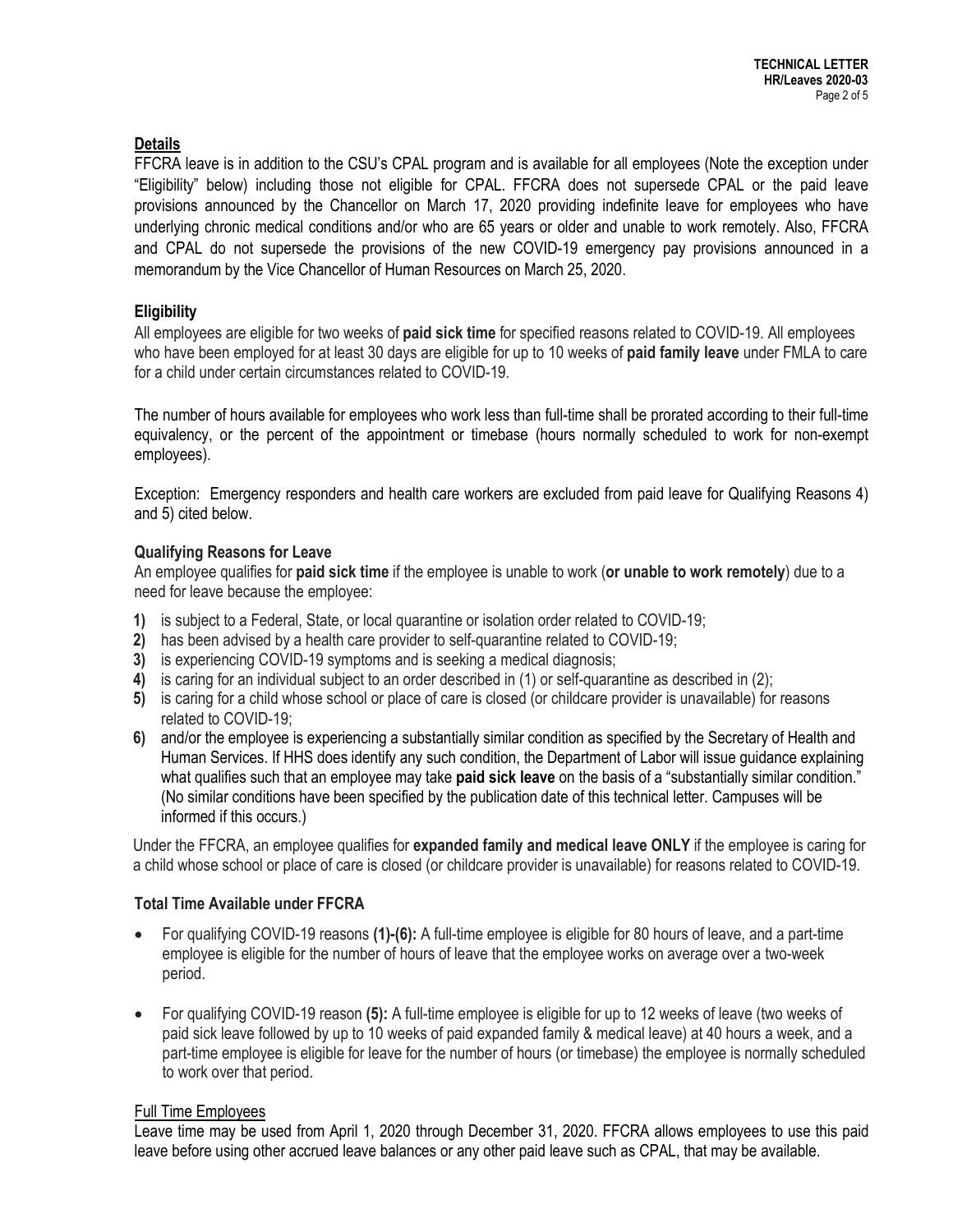## • Exempt Employees:

Exempt employees are to use paid leave in full day increments unless the leave is designated under **expanded family and medical leave** or other qualified medical and family reasons covered by the Family and Medical Leave Act (FMLA).

• Non-Exempt employees Under the Fair Labor Standards Act (FLSA), non-exempt employees may use time in less than full day increments.

## Less than Full Time Employees

The number of hours (or days, if exempt) for employees who work less than full-time shall be prorated according to the percent or timebase of the appointment (hours normally scheduled to work). In the case of an employee whose schedule varies from week to week to such an extent that the campus is unable to determine with certainty the number of hours the employee would have worked if such employee had not taken leave, the campus shall use the following in place of such number:

If the normal hours scheduled are unknown, or if the part-time employee's schedule varies, campuses may use a six-month average to calculate the average daily hours. If this calculation cannot be made because the employee has not been employed for at least six months, use the number of hours that the employee is expected to work.

## **Calculation of Pay**

Employees on FFCRA will be paid at their "regular rate of pay" as defined by FLSA. This includes pay the employee is receiving currently which could include base pay, shift differential, stipends, allowances, etc. Campuses should continue to pay wages as paid prior to the COVID-19 emergency declaration. FFCRA shall not be used to extend temporary appointments, contracts, or to pay wages in a collective bargaining agreement (CBA) that have expired.

For all qualified leave reasons **(1) – (6) listed above**, employees taking leave shall be paid at their regular rate of pay.

## **Reasonable Notification and Documentation**

## FFCRA Poster:

Effective immediately, campuses must post a notice (Attachment B) required by the Department of Labor. Campuses should post this notice on the campus website or on their COVID-19 specific site.

## Employee Documentation

Employees requesting paid leave under FFCRA must submit a Request for FFCRA Form (Attachment C) to their HR office.

- To take **paid sick leave** for the qualifying COVID-19 related reason **(1)**, an employee must additionally provide the HR office with the name of the government entity that issued the Quarantine or Isolation Order.
- To take **paid sick leave** for a qualifying COVID-19 related reason under **(2)**, an employee must additionally provide the HR office with the name of the health care provider who advised the employee to self-quarantine due to concerns related to COVID-19.
- To take **paid sick leave** for a qualifying COVID-19 related reason under **(4)**, an employee must additionally provide the HR office with either: (a) the name of the government entity that issued the Quarantine or Isolation Order to which the individual being cared for is subject; or (b) The name of the health care provider who advised the individual being cared for to self-quarantine due to concerns related to COVID-19.
- To take **paid sick leave** for a qualifying COVID-19 related reason under **(5)** and/or **expanded family and medical leave**, an employee must provide the HR office: (a) the name of the son or daughter being cared for; (b) the name of the school, place of care, or childcare provider that has closed or become unavailable; and (c) a representation that no other suitable person will be caring for the son or daughter during the period for which the employee takes Paid Sick Leave or Expanded Family and Medical Leave.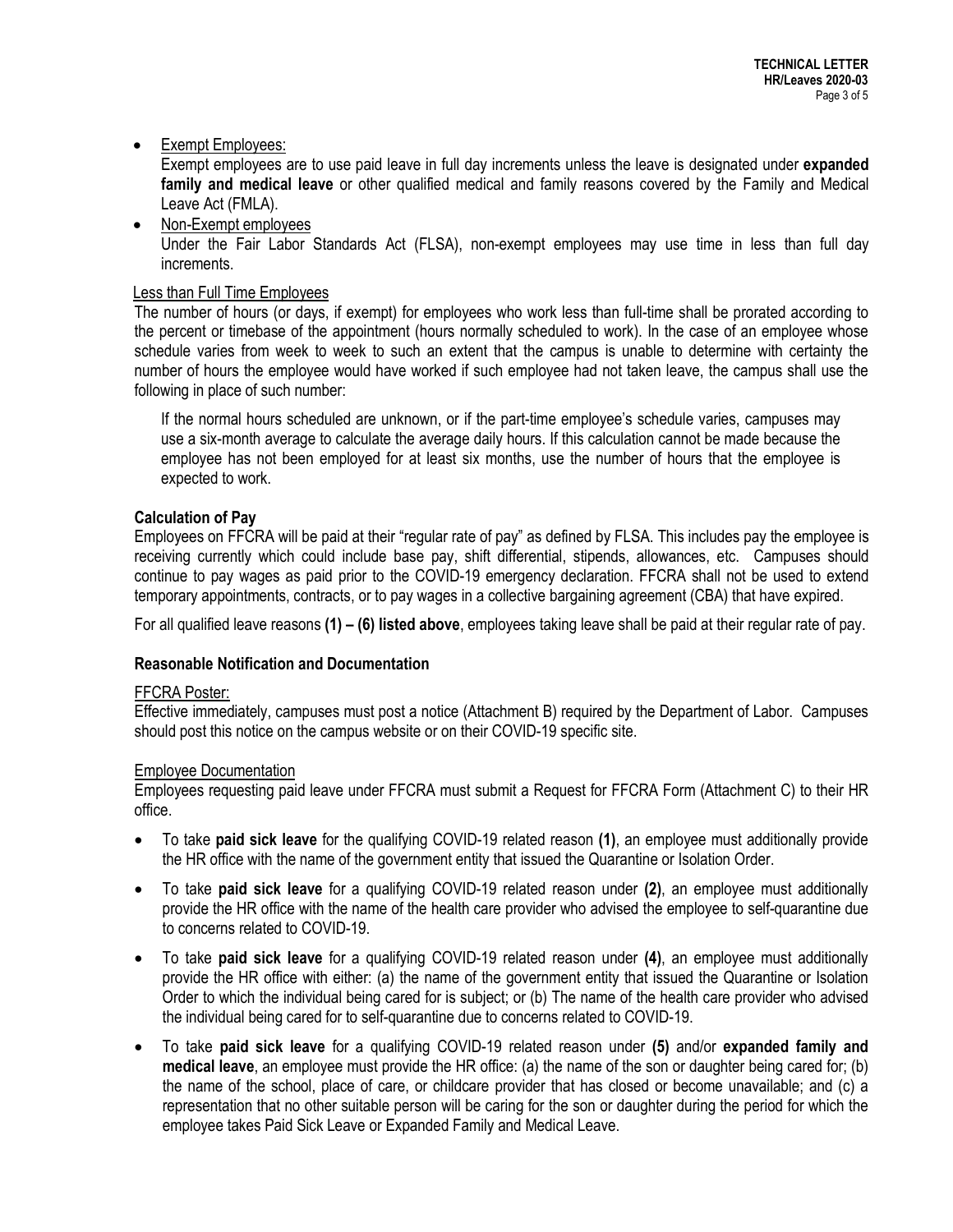## **Coordination of CPAL and FFCRA**

The federal FFCRA and CSU's Coronavirus Paid Administrative Leave (CPAL) are two distinct paid leave programs and are mutually exclusive. The language in the provisions may differ slightly between the two programs but the intent of the two programs are the same – to provide paid leave for COVID-19 related reasons. See below where provisions between plans differ. It is the intent that employees use CPAL before FFCRA. However, this is not a mandate. Employees may choose the order in which they take the leaves.

| <b>Program Details</b>         | <b>CPAL</b>                          | <b>FFCRA</b>                                    |
|--------------------------------|--------------------------------------|-------------------------------------------------|
| Eligibility                    | All employees with a timebase and    | Paid sick leave: All employees.*                |
|                                | student employees                    | Expanded family and medical leave: All          |
|                                |                                      | employees employed for at least 30 days.        |
|                                |                                      | * Exception: Emergency responders and health    |
|                                |                                      | care workers are excluded from paid leave for   |
|                                |                                      | Qualifying Reasons 4) and 5) cited on page 2.   |
| Qualifying Reasons for         | Isolation/Quarantine: Caring for a   | Isolation/Quarantine: Caring for an             |
| Leave - where CPAL and         | "family member" who has COVID-       | "individual" who has COVID-19, is isolating or  |
| FFCRA differ.                  | 19, is isolating or quarantined.     | quarantined.                                    |
| <b>Amount of Paid Leave</b>    | 256 hours of paid administrative     | 80 hours paid sick leave for all Qualifying     |
| Available                      | leave for all Qualifying Reasons for | Reasons.                                        |
|                                | Leave                                | 2 weeks of unpaid and 10 weeks of paid          |
|                                |                                      | expended family and medical leave for school    |
|                                |                                      | or daycare closure.                             |
| <b>Employee Substantiation</b> | Self-certification on Request for    | Necessary for all qualifying reasons for leave. |
|                                | CPAL Form.                           | Also, self-certification on Request for FFCRA   |
|                                |                                      | Form.                                           |

## **Leave Allowed under other Paid or Unpaid Leave Programs**

## CPAL

Employees may be eligible to use paid administrative leave under the CSU Coronavirus Paid Administrative Leave program enacted by the Chancellor through policy and effective from March 23, 2020 through December 31, 2020. See [HR 2020-04](https://csyou.calstate.edu/Policies/HRPolicies/HR2020-04.pdf) an[d HR/Leaves 2020-02](https://csyou.calstate.edu/Policies/HRPolicies/TL-LVS2020-02.pdf) for further details.

## Family Medical Leave

The CSU Family Medical Leave (CSU FML) policy will apply to employees meeting the definition of a serious medical condition for themselves or immediate family members. If an exempt employee is covered under CSU FML, leave may be tracked by hours rather than in full day increments.

**The Emergency Family and Medical Leave Expansion Act under FFCRA utilizes the same 12-week leave entitlement as FMLA. If an employee has used any of their 12-week entitlement under FMLA, the entitlement under EFMLEA will be reduced by the amount already used. However, the amount used will not count against their leave entitlement under the California Family Rights Act (CFRA).**

Non-Industrial Insurance (NDI) and other CSU Disability Leave Programs including Workers' Compensation/Industrial Disability Leave (IDL)

Employees may be eligible to apply for these leaves if they meet the current eligibility requirements and approvals specific to each leave program.

## Catastrophic Leave Program – Illness or Injury

Employees may be eligible for the CSU Catastrophic Leave Program for illness or injury if they meet the eligibility requirements as described under CSU policy or their CBA.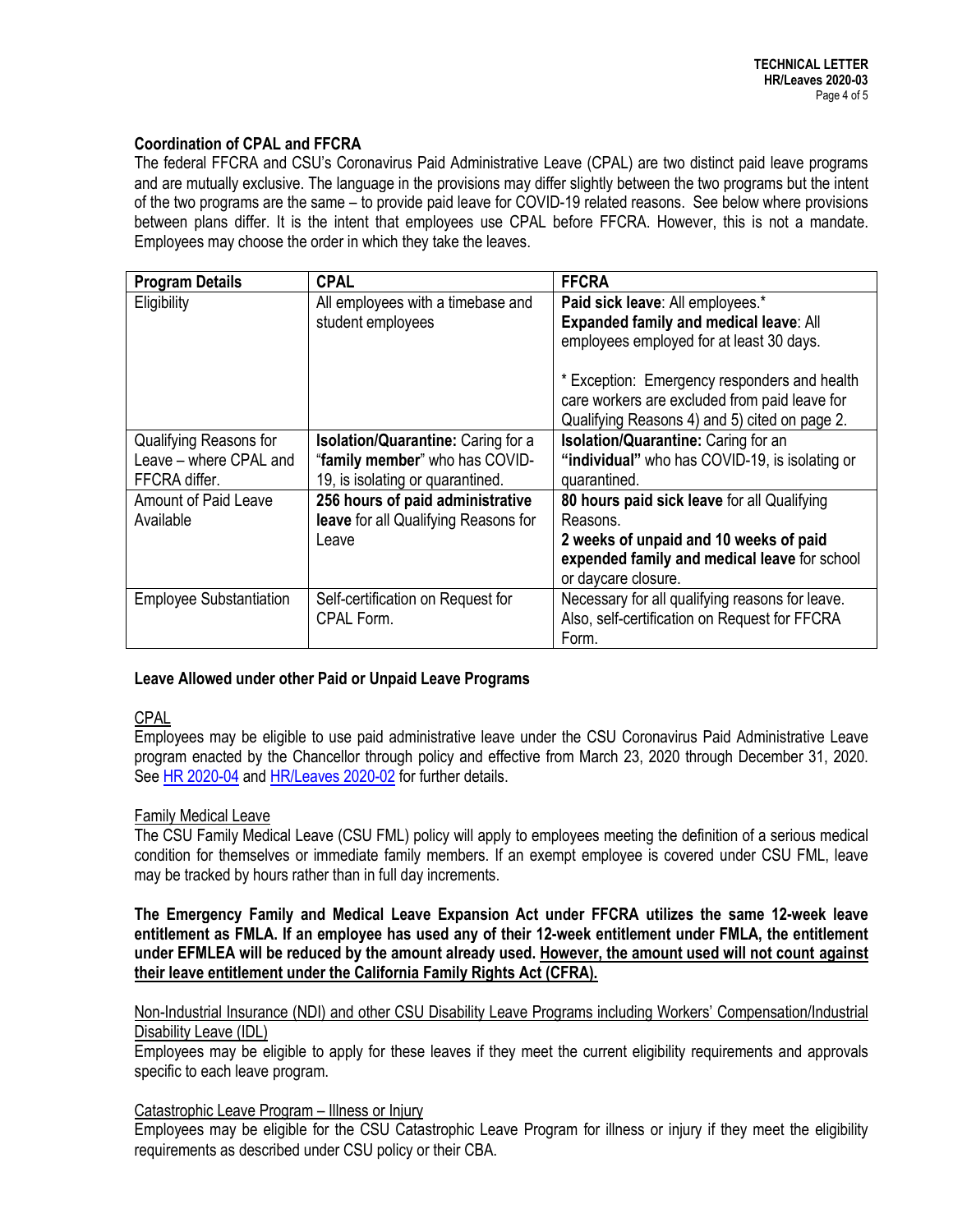## **Definitions**

#### Childcare Provider

A "childcare provider" is someone who cares for the employee's child. This includes individuals paid to provide childcare, like nannies, au pairs, and babysitters. It also includes individuals who provide childcare at no cost and without a license on a regular basis, for example, grandparents, aunts, uncles, or neighbors.

## Child (Son or Daughter)

As described in CSU policy and CBA.

## Employee

All employees. Exception: Emergency responders and health care workers are excluded from paid leave for Qualifying Reasons 4) and 5) one page 2.

#### Individual

An employee's immediate family member, a person who regularly resides in the employee's home, or a similar person with whom the employee has a relationship that creates an expectation that the employee would care for the person if he or she were quarantined or self-quarantined. For this purpose, "individual" does not include persons with whom the employee has no personal relationship.

## **Common Management Systems (CMS) Processing Instructions**

CMS is developing new processes to track these various types of leave including paid leave provided for by CPAL and FFCRA in both Absence Management and Time and Labor.

#### Absence Management

CMS will be leveraging the "Organ Donor" leave code (ODP AT ORGAN) for reporting CPAL and FFCRA. Campuses are directed to begin reporting paid leave in Absence Management via "Organ Donor" immediately. The following notation is to be included in the Comments section:

- 'CPAL' for CSU COVID-19 Paid Administrative Leave
- 'CSIC' for FFCRA Sick Leave
- 'CFML' for FFCRA Family Medical Leave

The 'Organ Donor' label will be changed to 'PAL/FFCRA' in the Maintenance Pack (MP) when it's released. All past Organ Donor labels will be updated.

#### Time and Labor

New Time Reporting Codes (TRC) will be available in Time and Labor for reporting positive pay for time taken under CPAL and FFCRA.

- CPAL COVID PAL (Effective 3/23)
- CSIC COVID FFCRA Sck (effective 4/1)
- CFML COVID FFCRA FML (Effective 4/1)

Reports will be developed to track usage in Time and Labor. Both changes are being developed with the intent of having a MP available before next payroll cutoff (4/22). More information will be forthcoming once the process if finalized.

Questions regarding this Technical Letter may be directed to the CO Human Resources Management Team at [hradmin@calstate.edu](mailto:hradmin@calstate.edu) or (562) 951-4411. For your convenience, this memorandum is also available on the CSYou website at: [https://csyou.calstate.edu/Policies/HRPolicies/Forms/Default.aspx.](https://csyou.calstate.edu/Policies/HRPolicies/Forms/Default.aspx)

**Attachment A: FFCRA FAQs Attachment B: FFCRA Poster Attachment C: Request for FFCRA Form**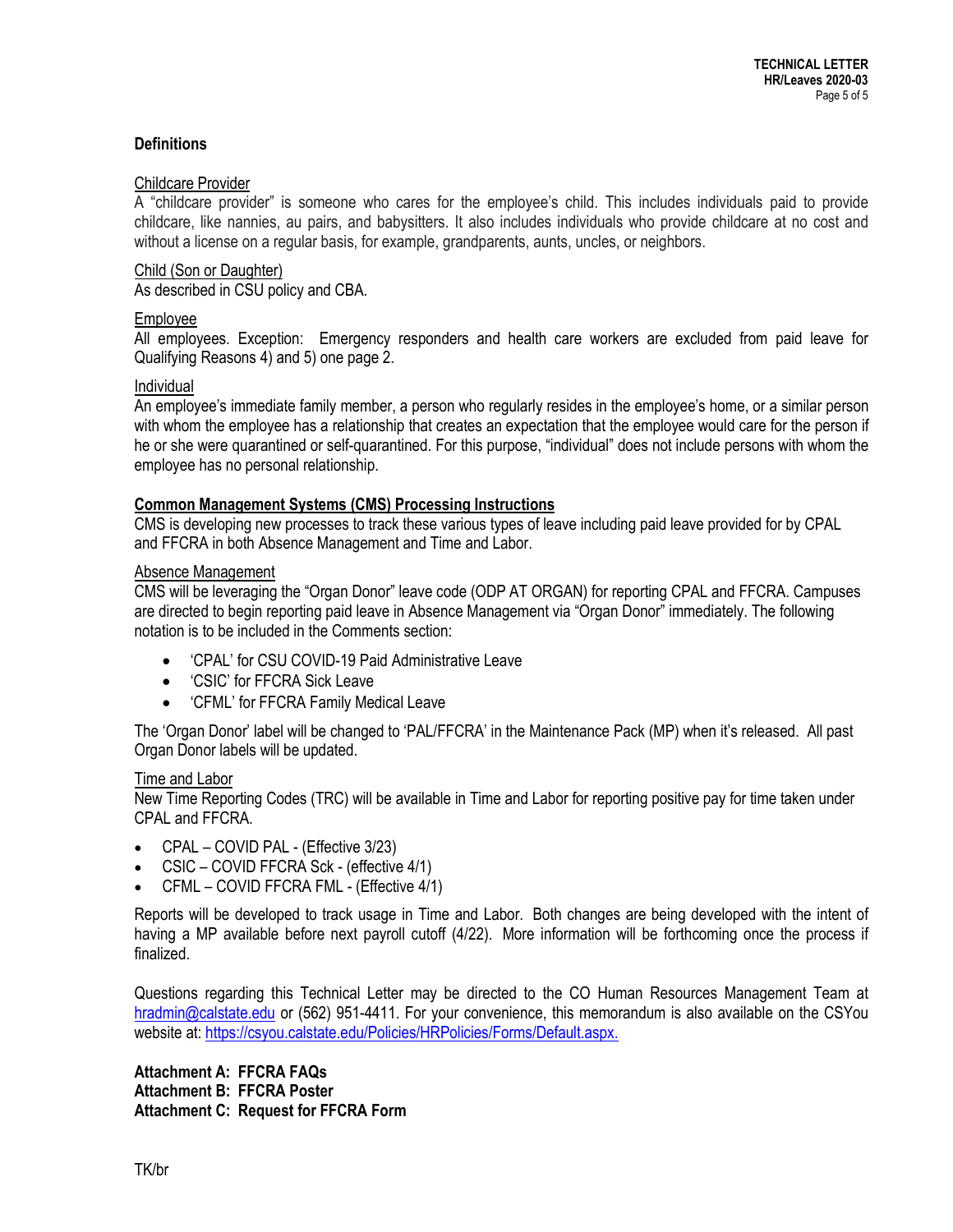## **Families First Coronavirus Relief Act**

## **Emergency Paid Sick Leave Act Emergency Family and Medical Leave Act**

## **FAQs**

## **-As of April 17, 2020-**

**Note: The following Questions and Answers below are taken from the [US Department of Labor's](https://www.dol.gov/agencies/whd/pandemic)  [Wage and Hour Division Website.](https://www.dol.gov/agencies/whd/pandemic) Non-substantive word changes have been made to reflect CSU common naming conventions and familiar terminology.**

- 1. **May an employee take 80 hours of paid sick leave for self-quarantine and then another amount of paid sick leave for another reason provided under the Emergency Paid Sick Leave Act?** No. The employee may take up to two weeks—or ten days—(80 hours for a full-time employee, or for a part-time employee, the number of hours equal to the average number of hours that the employee works over a typical twoweek period) of paid sick leave for any combination of qualifying reasons. However, the total number of hours for which an employee receives paid sick leave is capped at 80 hours under the Emergency Paid Sick Leave Act.
- 2. **If an employee is home with their child because his or her school or place of care is closed, or childcare provider is unavailable, does the employee get paid sick leave, expanded family and medical leave, or both—how do they interact?**

An employee may be eligible for both types of leave, but only for a total of twelve weeks of paid leave. The employee may take both paid sick leave and expanded family and medical leave to care for their child whose school or place of care is closed, or childcare provider is unavailable, due to COVID-19 related reasons. The Emergency Paid Sick Leave Act provides for an initial two weeks of paid leave. This period thus covers the first ten workdays of expanded family and medical leave, which are otherwise unpaid under the Emergency and Family Medical Leave Expansion Act unless the employee elects to use existing CPAL, vacation, sick leave, CTO or Personal Holiday. After the first ten workdays have elapsed, the employee will receive their [regular rate of](https://www.dol.gov/agencies/whd/fact-sheets/56a-regular-rate) [pay](https://www.dol.gov/agencies/whd/fact-sheets/56a-regular-rate) for the hours they would have been scheduled to work in the subsequent ten weeks under the Emergency and Family Medical Leave Expansion Act.

Please note that an employee can only receive the additional ten weeks of expanded family and medical leave under the Emergency Family and Medical Leave Expansion Act for leave to care for a child whose school or place of care is closed, or childcare provider is unavailable, due to COVID-19 related reasons.

## 3. **Is all leave under the FMLA now paid leave?**

No. The only type of family and medical leave that is paid leave is expanded family and medical leave under the Emergency Family and Medical Leave Expansion Act when such leave exceeds ten days. This includes only leave taken because the employee must care for a child whose school or place of care is closed, or childcare provider is unavailable, due to COVID-19 related reasons.

## 4. **Are the paid sick leave and expanded family and medical leave requirements retroactive prior to April 1, 2020?**

No.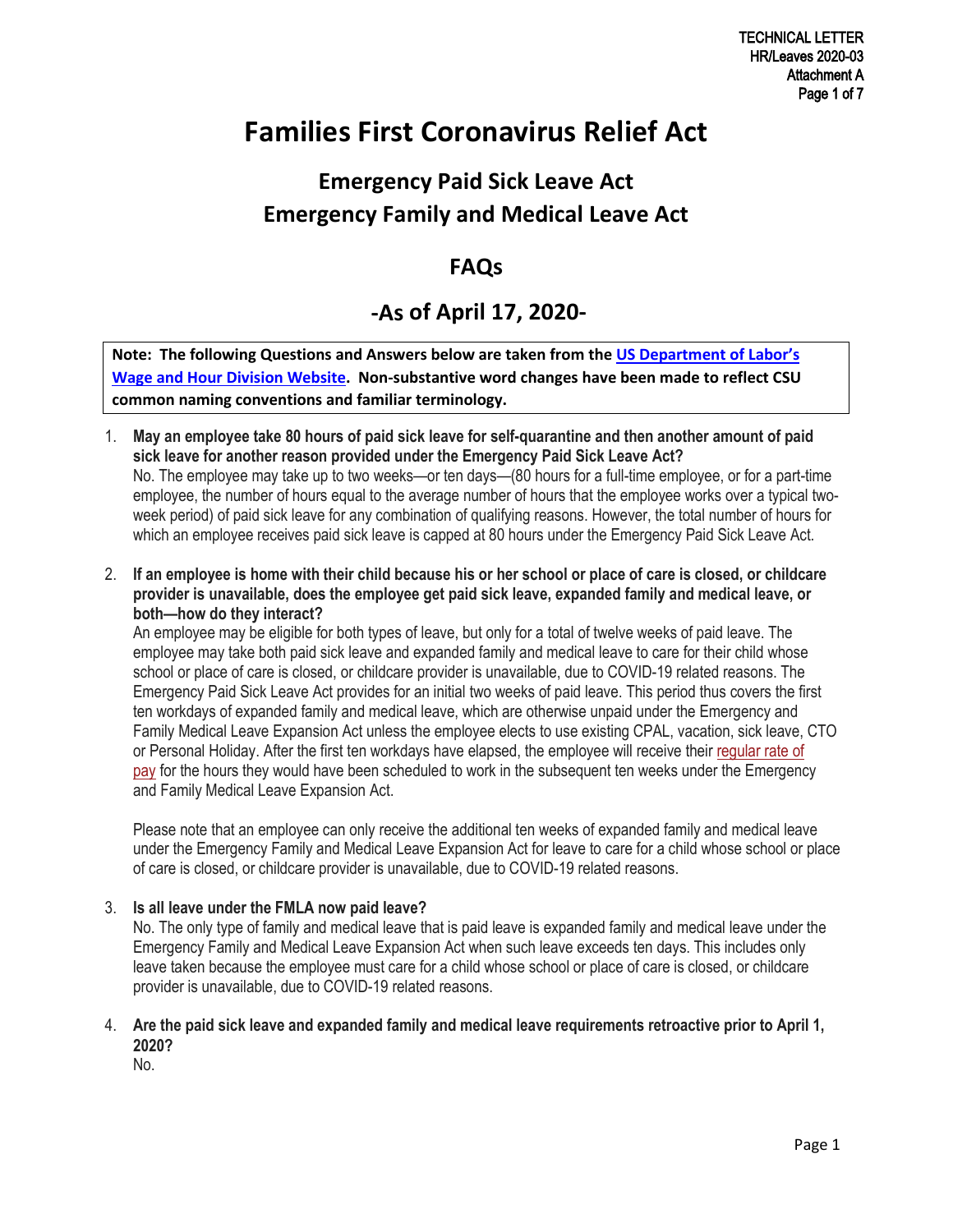- 5. **How is the 30-day eligibility requirement calculated for purposes of expanded family and medical leave?** The employee must be on payroll for 30 days to be eligible for EFMLEA.
- 6. **What does it mean to be 'unable to work, including telework' for COVID-19 related reasons?** An employee is unable to work (**or unable to work remotely**) due to one of the COVID-19 qualifying reasons set forth in the FFCRA that prevents the employee from being able to perform that work, either under normal circumstances at the campus or by means of telework.

If the employee and the appropriate administrator agree that the employee will work their normal number of hours, but outside of their normally scheduled hours (for instance early in the morning or late at night), then the employee is able to work and leave is not necessary unless a COVID-19 qualifying reason prevents the employee from working that schedule.

7. **If the employee becomes unable to telework, is the employee entitled to paid sick leave or expanded family and medical leave?**

If the appropriate administrator permits teleworking—for example, allows the employee to perform certain tasks or work a certain number of hours from home or at a location other than the employee's normal workplace—and the employee is unable to perform those tasks or work the required hours because of one of the qualifying reasons for paid sick leave, then the employee is entitled to take paid sick leave.

Similarly, if the employee is unable to perform those teleworking tasks or work the required teleworking hours because they need to care for a child whose school or place of care is closed, or childcare provider is unavailable, because of COVID-19 related reasons, then the employee is entitled to take expanded family and medical leave. To the extent the employee is able to telework while caring for their child, paid sick leave and expanded family and medical leave is not available.

## 8. **May an employee take paid sick leave or expanded family and medical leave intermittently while teleworking?**

Yes, if the appropriate administrator allows it, the employee is non-exempt, and if the employee is unable to telework their normal schedule of hours due to one of the qualifying reasons in the Emergency Paid Sick Leave Act. In that situation, the employee and the appropriate administrator may agree that the employee may take paid sick leave intermittently while teleworking. Similarly, if the employee is prevented from teleworking their normal schedule of hours because they need to care for a child whose school or place of care is closed, or childcare provider is unavailable, because of COVID-19 related reasons, the employee and the appropriate administrator may agree that the employee (non-exempt and exempt) can take expanded family medical leave intermittently while teleworking.

## 9. **May an employee take expanded family and medical leave intermittently while their child's school or place of care is closed, or childcare provider is unavailable, due to COVID-19 related reasons, if not teleworking?**

Yes, Intermittent expanded family and medical leave should be permitted only when the employee and the appropriate administrator agree upon such a schedule. For example, if the appropriate administrator and employee agree, the employee may take expanded family and medical leave on Mondays, Wednesdays, and Fridays, but work Tuesdays and Thursdays, while their child is at home because the child's school or place of care is closed, or childcare provider is unavailable, due to COVID-19 related reasons, for the duration of the leave.

## 10. **Who is a son or daughter?**

Under the FFCRA, a "son or daughter" is an employee's own child, which includes a biological, adopted, or foster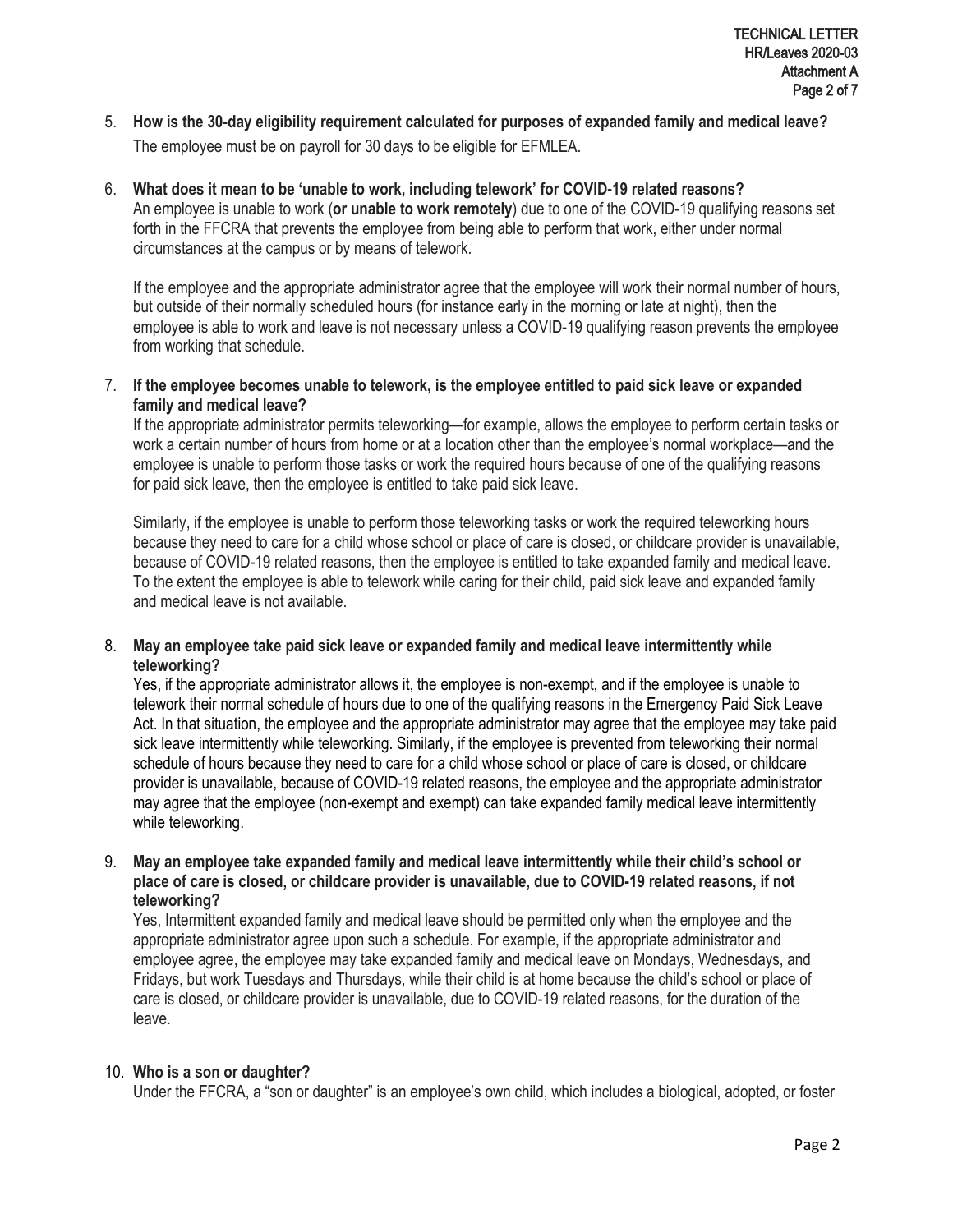child, stepchild, a legal ward, or a child for whom the employee is standing in loco parentis—someone with dayto-day responsibilities to care for or financially support a child.

In light of Congressional direction to interpret definitions consistently, WHD clarifies that under the FFCRA a "son or daughter" is also an adult son or daughter (i.e., one who is 18 years of age or older), who (1) has a mental or physical disability, and (2) is incapable of self-care because of that disability.

- 11. **If the employee takes paid sick leave under the Emergency Paid Sick Leave Act, does that count against other types of paid sick leave to which they are entitled under State or local law, or the CSU's policy?** No. Paid sick leave under the Emergency Paid Sick Leave Act is in addition to other leave provided under Federal, State, or local law; an applicable collective bargaining agreement; or CSU existing policy.
- 12. **May an employee use paid sick leave and expanded family and medical leave together for any COVID-19 related reasons?**

No. The Emergency Family and Medical Leave Expansion Act applies only when employees are on leave to care for their child whose school or place of care is closed, or whose childcare provider is unavailable, due to COVID-19 related reasons. However, employee can take paid sick leave under the Emergency Paid Sick Leave Act for numerous other reasons. An employee can use paid sick leave for the first 10 days of unpaid Expanded Family and Medical Leave.

13. **How does an employee know if they can receive paid sick leave for a Federal, State, or local quarantine or isolation order related to COVID-19?**

For purposes of the FFCRA, a Federal, State, or local quarantine or isolation order includes quarantine or isolation orders, as well as shelter-in-place or stay-at-home orders, issued by any Federal, State, or local government authority that cause an employee to be unable to work (or to telework) due to COVID-19 related reasons, even though the CSU has work that could be performed.

14. **If an employee becomes ill with COVID-19 symptoms, then decides to self-quarantine for two weeks, and then returns to work without seeking a medical diagnosis or the advice of a health care provider, can they get paid for those two weeks under the FFCRA?**

Generally, no. If an employee becomes ill with COVID-19 symptoms, they may take paid sick leave under the FFCRA only to seek a medical diagnosis or if a health care provider otherwise advises them to self-quarantine. If they test positive for the virus associated with COVID-19 or are advised by a health care provider to selfquarantine, they may continue to take paid sick leave. An employee may not take paid sick leave under the FFCRA if they unilaterally decide to self-quarantine for an illness without medical advice, even if they have COVID-19 symptoms. Note that employees may not take paid sick leave under the FFCRA if they become ill with an illness not related to COVID-19. Depending on the employee's condition, however, they may be able to telework during their period of quarantine.

## 15. **When is an employee eligible for paid sick leave to care for someone who is subject to a quarantine or isolation order?**

An employee may take paid sick leave to care for an individual who, as a result of being subject to a quarantine or isolation order, is unable to care for him or herself and depends on the employee for care, and if providing care prevents them from working and from teleworking.

An employee may not take paid sick leave to care for someone with whom they have no relationship. Nor can they take paid sick leave to care for someone who does not expect or depend on their care during his or her quarantine or self-quarantine.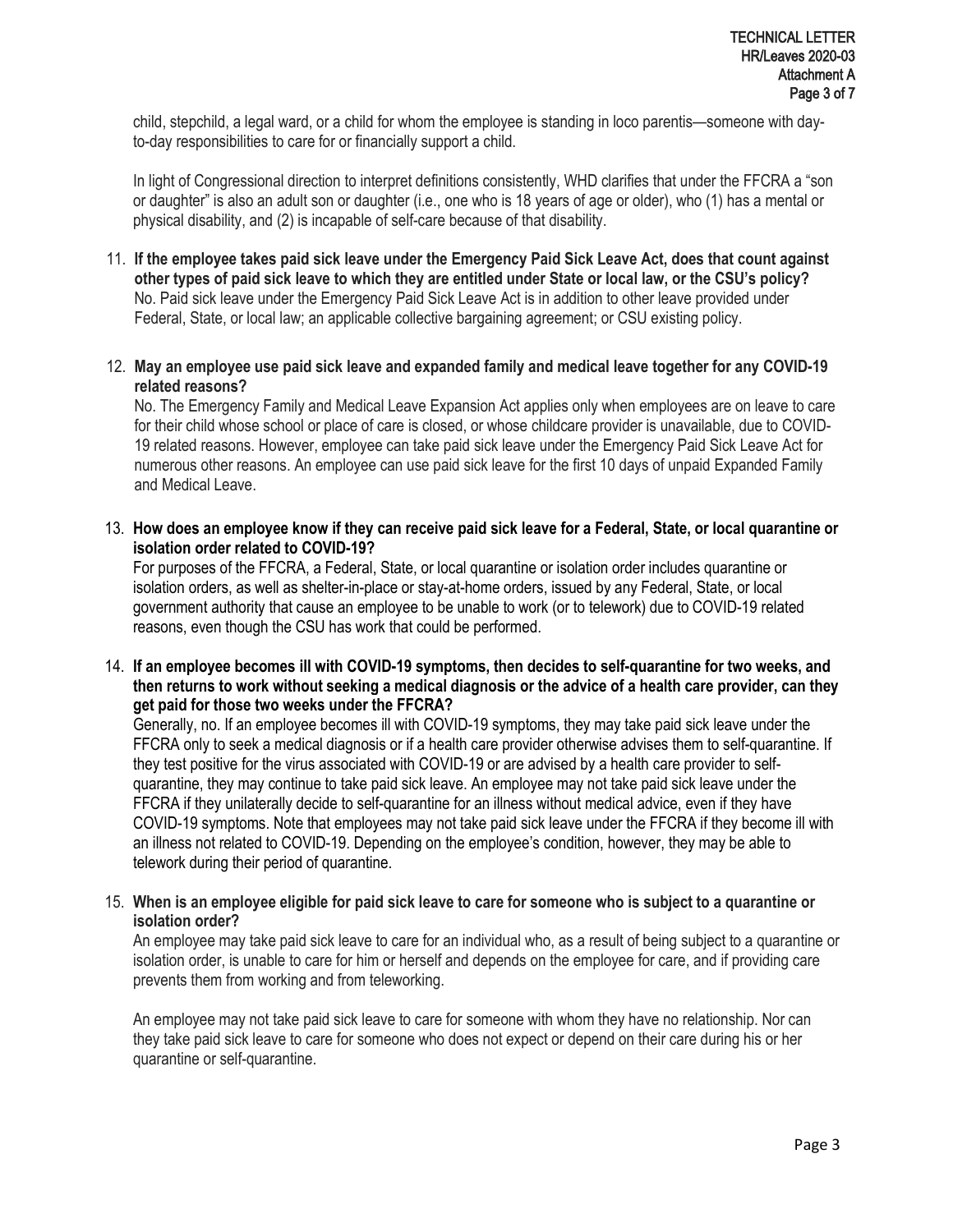16. Can an employee be paid sick leave to care for <u>any</u> individual who is subject to a quarantine or isolation<br>
order or who has hean advised to self-guarantine? **order or who has been advised to self-quarantine?**

An employee may take paid sick leave under the FFCRA to care for an immediate family member or someone who regularly resides in their home. They may also take paid sick leave under the FFCRA to care for someone where their relationship creates an expectation that they care for the person in a quarantine or self-quarantine situation, and that individual depends on them for care during the quarantine or self-quarantine.

However, an employee may not take paid sick leave under the FFCRA to care for someone with whom they have no relationship. Nor can they take paid sick leave under the FFCRA to care for someone who does not expect or depend on their care during his or her quarantine or self-quarantine due to COVID-19.

- 17. **When is an employee eligible for paid sick leave to care for someone who is self-quarantining?** An employee may take paid sick leave to care for a self-quarantining individual if a health care provider has advised that individual to stay home or otherwise quarantine him or herself because he or she may have COVID-19 or is particularly vulnerable to COVID-19 and provision of care to that individual prevents the employee from working (or teleworking).
- 18. **May an employee take paid sick leave or expanded family and medical leave to care for their child who is 18 years old or older?**

It depends. Under the FFCRA, paid sick leave and expanded family and medical leave include leave to care for one (or more) children when his or her school or place of care is closed or child care provider is unavailable, due to COVID-19 related reasons. This leave may only be taken to care for their non-disabled child if he or she is under the age of 18. If their child is 18 years of age or older with a disability and cannot care for him or herself due to that disability, an employee may take paid sick leave and expanded family and medical leave to care for him or her if his or her school or place of care is closed or his or her child care provider is unavailable, due to COVID-19 related reasons, and the employee is unable to work or telework as a result.

In addition, paid sick leave is available to care for an individual who is subject to a Federal, State, or local quarantine or isolation order related to COVID-19 or has been advised by a health care provider to selfquarantine due to concerns related to COVID-19. If an employee has a need to care for their child age 18 or older who needs care for these circumstances, they may take paid sick leave if they are unable to work or telework as a result of providing care. But in no event may their total paid sick leave exceed two weeks.

## 19. **What is a "place of care"?**

A "place of care" is a physical location in which care is provided for an employee's child. The physical location does not have to be solely dedicated to such care. Examples include day care facilities, preschools, before and after school care programs, schools, homes, summer camps, summer enrichment programs, and respite care programs.

## 20. **Who is a "childcare provider"?**

A "childcare provider" is someone who cares for an employee's child. This includes individuals paid to provide childcare, like nannies, au pairs, and babysitters. It also includes individuals who provide child care at no cost and without a license on a regular basis, for example, grandparents, aunts, uncles, or neighbors.

21. **Can more than one guardian take paid sick leave or expanded family and medical leave simultaneously to care for the employees' child whose school or place of care is closed, or childcare provider is unavailable, due to COVID-19 related reasons?**

An employee may take paid sick leave or expanded family and medical leave to care for their child only when they need to, and actually are, caring for their child if they are unable to work or telework as a result of providing care. Generally, employees do not need to take such leave if a co-parent, co-guardian, or the usual childcare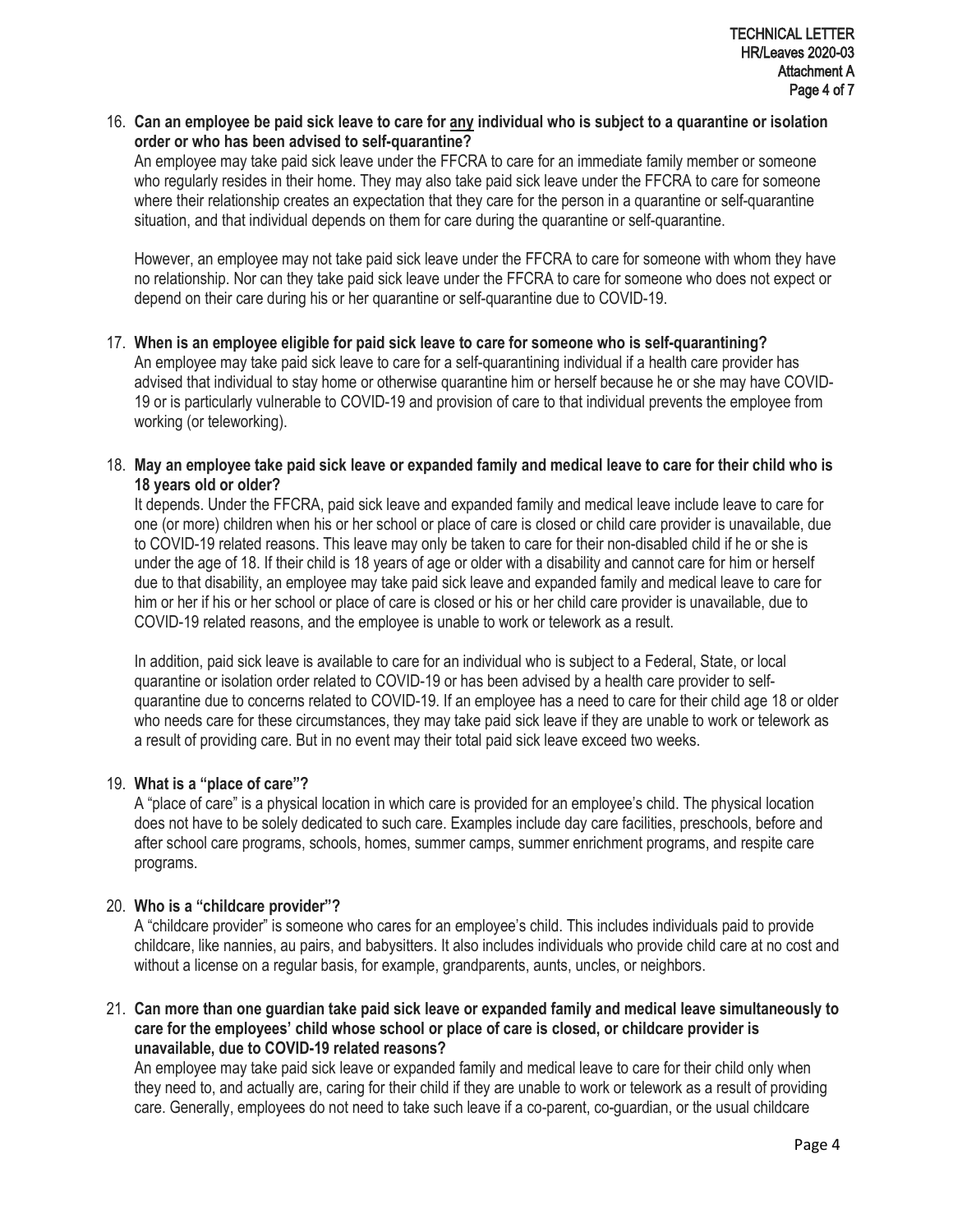provider is available to provide the care the child needs.

22. **An employee's child's school or place of care has moved to online instruction or to another model in which children are expected or required to complete assignments at home. Is it "closed?"** Yes. If the physical location where the child received instruction or care is now closed, the school or place of care is "closed" for purposes of paid sick leave and expanded family and medical leave. This is true even if some or all instruction is being provided online or whether, through another format such as "distance learning," the child is still expected or required to complete assignments.

#### 23. **May an employee take paid sick leave to care for a child other than their own child?**

It depends. The paid sick leave provided under the FFCRA to care for one (or more) of children when the place of care is closed (or childcare provider is unavailable) due to COVID-19 related reasons, may only be taken to care for their own "son or daughter."

However, paid sick leave is also available to care for an individual who is subject to a Federal, State, or local quarantine or isolation order related to COVID-19 or has been advised by a health care provider to selfquarantine due to concerns related to COVID-19. If an employee has a need to care for a child who meets these criteria, they may take paid sick leave if they are unable to work or telework as a result of providing care. But in no event may an employee total paid sick leave exceed two weeks.

- 24. **May an employee take expanded family and medical leave to care for a child other than their own child?** No. Expanded family and medical leave is only available to care for an employees' own "son or daughter."
- 25. **As an employer, how much do I pay a seasonal employee with an irregular schedule for each day of paid sick leave or expanded family and medical leave that he or she takes?**

You may calculate the daily amount you must pay a seasonal employee with an irregular schedule by taking the following steps.

- a. First, you should calculate how many hours of leave your seasonal employee is entitled to take each day. Because your employee works an irregular schedule, this is equal to the average number of hours each day that he or she was scheduled to work over the period of employment, up to the last six months.
- b. Second, you should calculate the seasonal employee's regular hourly rate of pay. This is calculated by adding up all wages paid over the period of employment, up to the last six months, and then dividing that sum by the number of hours actually worked over the same period.
- c. Third, you multiply the daily hours of leave (first calculation) by your employee's regular hourly rate of pay (second calculation) to compute the base daily paid leave amount.
- d. Fourth, you should determine the actual daily paid leave amount, which depends on the type of paid leave taken and the reason for such paid leave.
- 26. **May an employee take paid sick leave or expanded family and medical leave if receiving workers' compensation or temporary disability?**

In general, no, unless they were able to return to light duty before taking leave. If they receive workers' compensation or temporary disability benefits because they are unable to work, they may not take paid sick leave or expanded family and medical leave. However, if the employee is able to return to light duty and a qualifying reason prevents them from working, they may take paid sick leave or expanded family and medical leave, as the situation warrants.

27. **May an employee take paid sick leave or expanded family and medical leave under the FFCRA if on anapproved leave of absence?**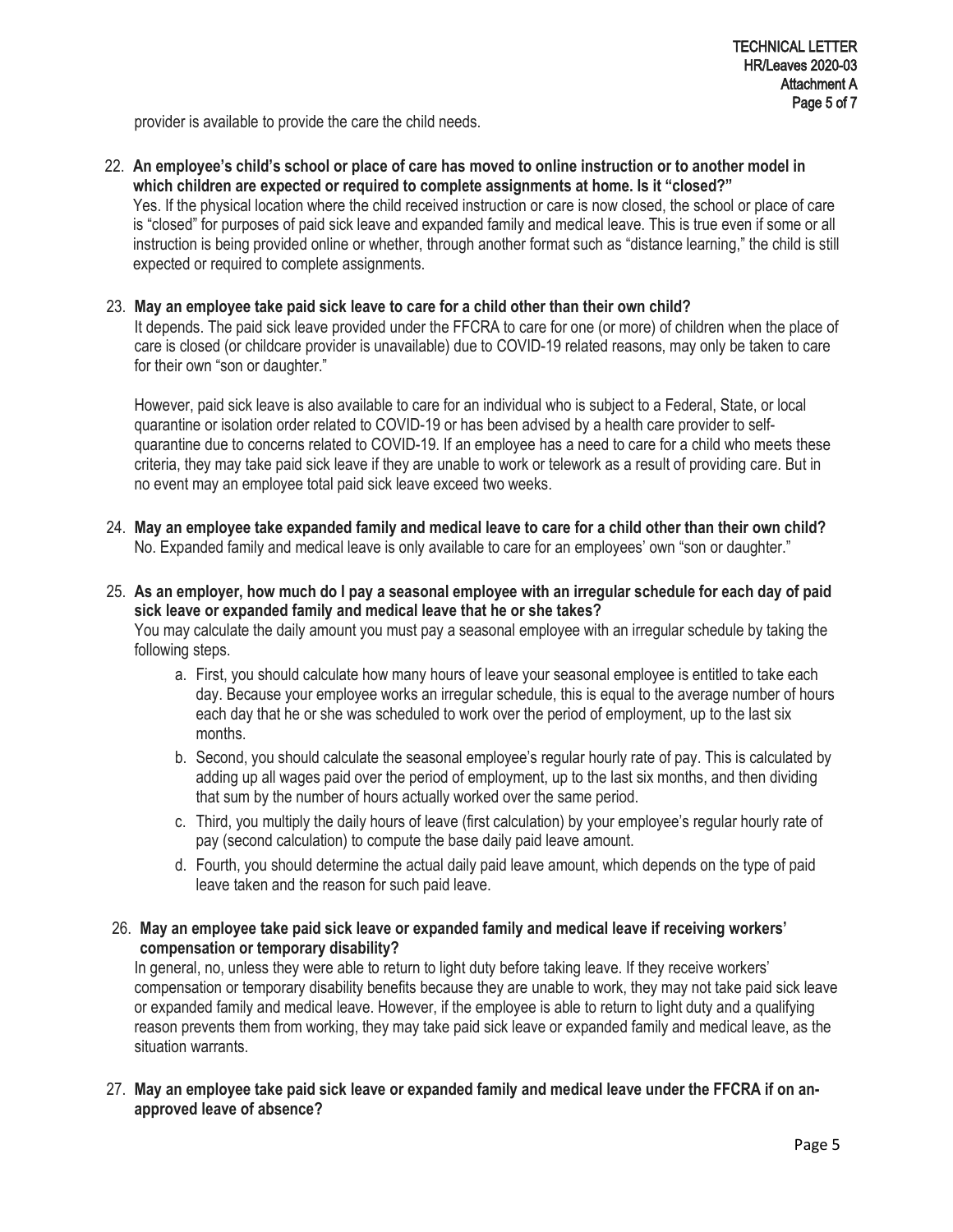It depends on whether the leave of absence is voluntary or mandatory. In the event of a mandatory leave of absence, the mandatory leave prevents an employee from being able to work (or telework), not a qualifying reason under the FFCRA. Therefore, an employee on mandatory leave of absence may not take paid sick leave or expanded family and medical leave under the FFCRA. However, if the leave of absence is voluntary, the employee may end their leave of absence and begin taking paid sick leave or expanded family and medical leave under the FFCRA if a qualifying reason prevents them from being able to work (or telework).

**Please Note**: When work is available (work on campus or telework) and the employee chooses not to work for any reason NOT related to COVID-19, campuses should work with their assigned Labor Relations Manager.

## **Additional FAQs Related to the Implementation of FFCRA not included on the [US Department of Labor's](https://www.dol.gov/agencies/whd/pandemic)  [Wage and Hour Division Website](https://www.dol.gov/agencies/whd/pandemic)**

## **General**

**1. The Emergency Paid Sick Leave Act (EPSLA) and Emergency Family and Medical Leave Expansion Act (EFMLEA) under FFCRA grant full and 2/3 pay up to certain pay thresholds for paid leave for qualifying reasons due to COVID-19. Technical letter HR/Leaves 2020-03 states that employees are eligible for 100% of the regular rate of pay for all qualifying reasons. Why isn't the CSU following the pay limitations in FFCRA?**

The Chancellor approved an expansion of FFCRA to allow paid leave up to 100% of an employee's regular rate of pay for all qualifying reasons under FFCRA.

## **Eligibility**

## **2. Are rehired annuitants eligible for FFCRA?**

Rehired annuitants can receive paid sick leave and/or family and medical leave under the FFCRA. These payments will not be considered to be prohibited benefits under applicable working after retirement laws, and a retired annuitant who receives paid sick leave and/or family and medical leave under the FFCRA will not be subject to reinstatement solely for receiving those payments. However, all hours of sick leave and/or family and medical leave paid to a retired annuitant under the FFCRA should be reported to CalPERS. These hours will be included in the 960-hour per fiscal year limitation for all retired annuitants (Gov. Code section 7522.56(d)).

## **3. Are Work Study students eligible for FFCRA?**

No. Federal work-study students are not technically eligible for paid administrative leave under FFCRA or CPAL but they are eligible for continuation of pay based on their established work schedule **if** their work location is closed and they are unable to work from home. If it is determined that work-study students are eligible for continuation of their pay, do not track this time under FFCRA and CPAL.

## **4. Are Emergency Responders and Health Care workers excluded from FFCRA?**

It depends. Health care workers and emergency responders are not eligible to take FFCRA for the following reasons:

- Caring for an individual (1) subject to Federal, State, or local quarantine or isolation order related to COVID-19 or (2) has been advised by a health care provider to self-quarantine related to COVID-19
- Caring for a child whose school or place of care is closed (or childcare provider is unavailable) for reasons related to COVID-19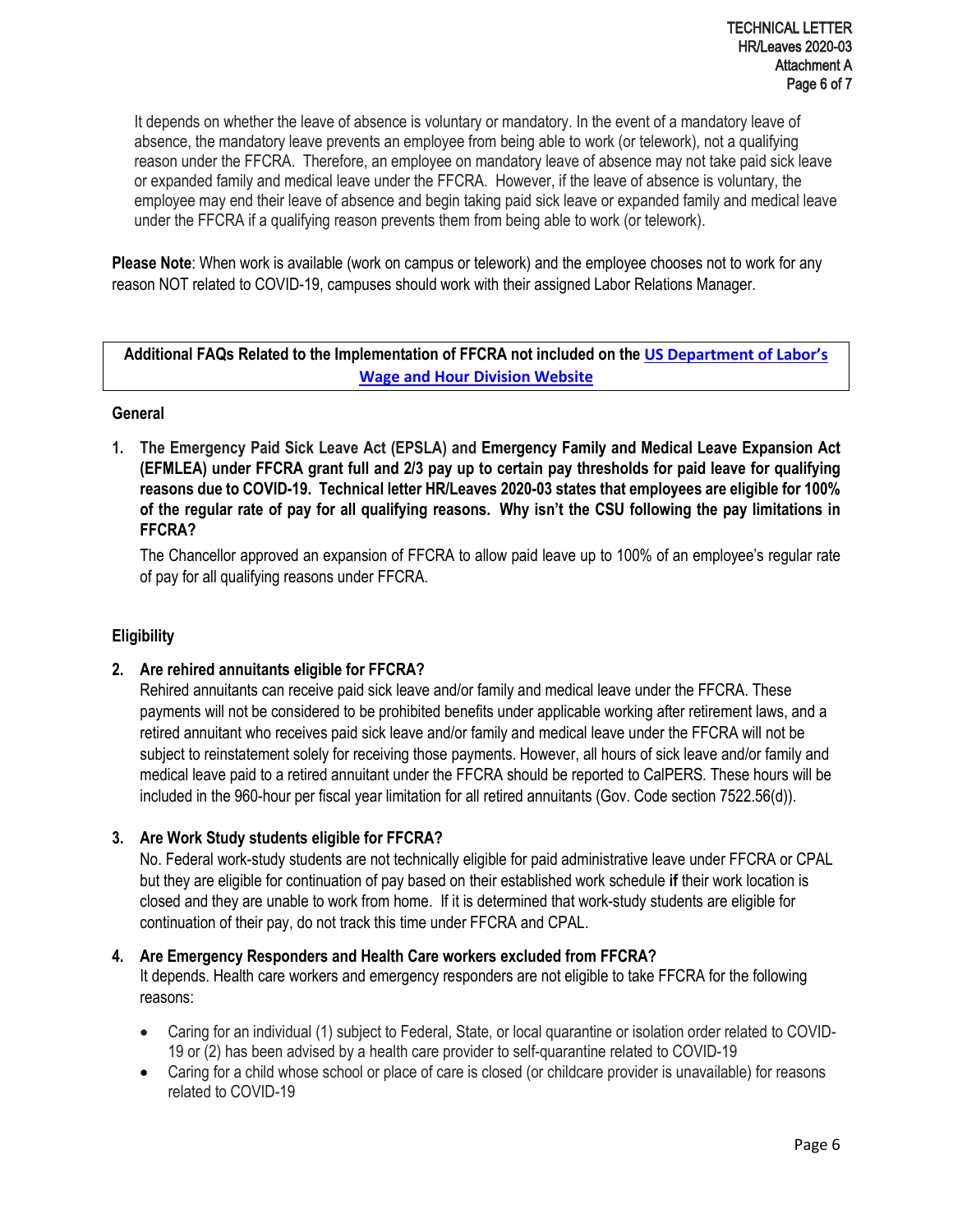## **Coordination of Other Paid and Unpaid Leave (CSU FML, FMLA, CFRA, CPAL and Extended FML)**

**5. What if an employee has exhausted their FMLA expanded entitlement under FFCRA COVID-19 (school or daycare closures) and then later needs to take a leave of absence that is CSU FML qualifying later within that same 12-month period?**

The employee would be eligible for CSU FML entitlement (12 weeks) under CFRA due to CFRA not tracking with FFCRA for school or childcare closures.

For example, the employee used 12 weeks beginning April 1, 2020 – June 24, 2020 (12 weeks) for the reason of school or childcare closure under FFCRA, then became ill with their own serious health condition beginning October 1, 2020. This employee would be entitled to a 12- week entitlement through CSU FML under CFRA. So although the FFCRA expanded FMLA if used for childcare, would affect the FMLA 12 week entitlement, it would not under CFRA. However, if the employee is out for their own serious health condition related to COVID-19 (developed pneumonia) or is caring for an eligible dependent that has developed complications associated with COVID-19 this would also count against their 12-week entitlement under CSU FML Policy.

**6. If an employee takes CPAL for school or daycare closure, does that paid time count against their 12 week entitlement under the CSU FML policy?**

Entitlement under CSU FML policy cannot diminish the paid time allowed under **EFMLEA.** Therefore, CPAL should not be designated as extended family and medical leave under CSU FML Policy.

- **7. If an employee's leave under FFCRA is due to a school or daycare closure, can the campus automatically designate as extended FML or must this designation need to be mutually agreed upon?** The employee does not need to mutually agree. Remember, it is not up to the employee to designate FMLA it is the responsibility of the employer.
- **8. When can campuses allow exempt employees to use less than full day under CPAL and FFCRA?** As previously stated in prior tech letters regarding CPAL, exempt employees who use CPAL for any reasons, must still do so in full day increments. However, for extended family and medical leave under FFCRA, exempt employees are able to use partial days.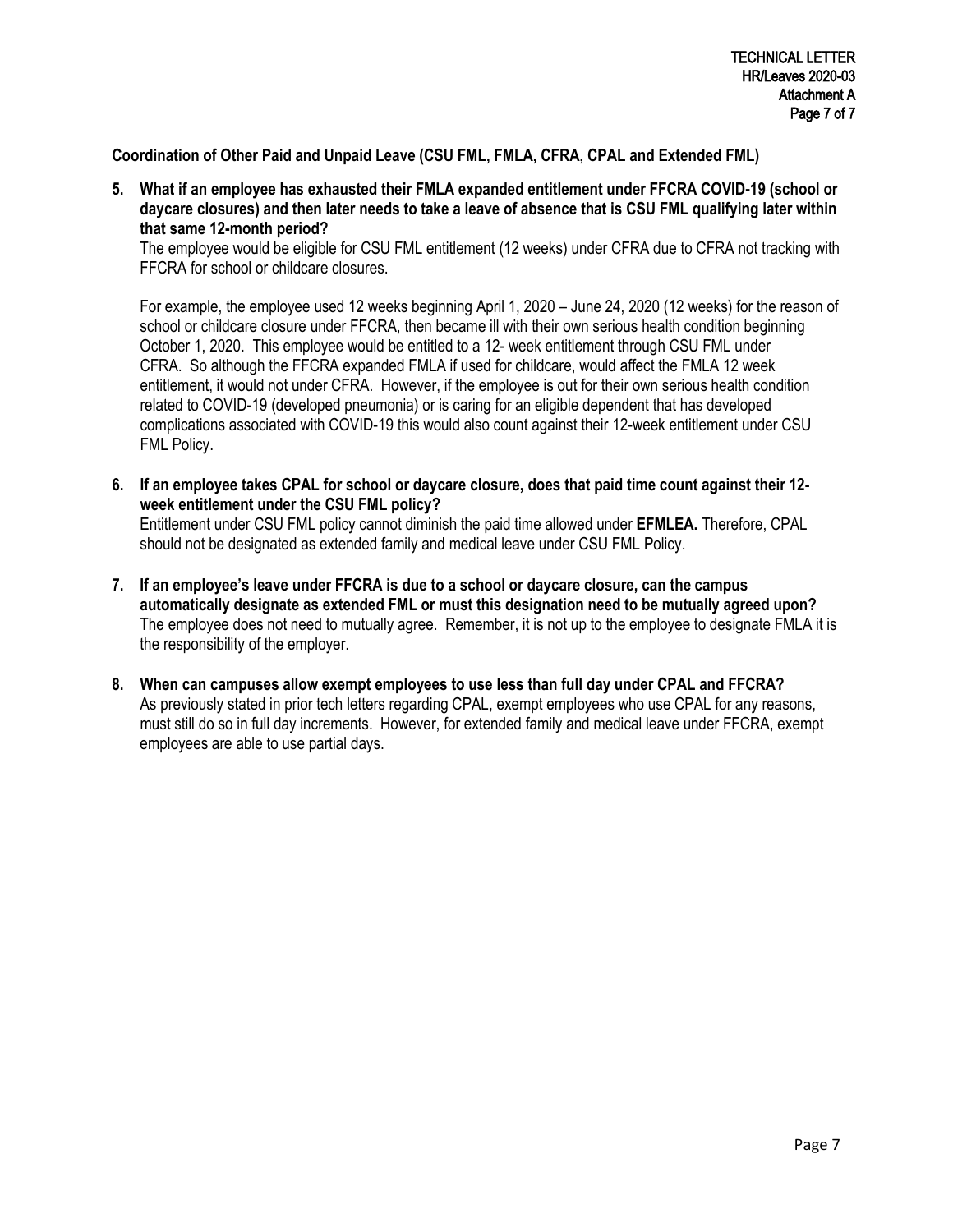# EMPLOYEE RIGHTS

TECHNICAL LETTER HR/Leaves 2020-03 Attachment B

## PAID SICK LEAVE AND EXPANDED FAMILY AND MEDICAL LEAVE UNDER THE FAMILIES FIRST CORONAVIRUS RESPONSE ACT

Note: The California University FFCRA provisions provides for leave at an employee's regular rate of pay for all qualifying reasons. Please consult with your campus human resources office for details

The **Families First Coronavirus Response Act (FFCRA or Act)** requires certain employers to provide their employees with paid sick leave and expanded family and medical leave for specified reasons related to COVID-19. These provisions will apply from April 1, 2020 through December 31, 2020.

## ► PAID LEAVE ENTITLEMENTS

## **Generally, employers covered under the Act must provide employees:**

Up to two weeks (80 hours, or a part-time employee's two-week equivalent) of paid sick leave based on the higher of their regular rate of pay, or the applicable state or Federal minimum wage, paid at:

- **•** 100% for qualifying reasons #1-3 below, up to \$511 daily and \$5,110 total;
- **•** 2/3 for qualifying reasons #4 and 6 below, up to \$200 daily and \$2,000 total; and
- Up to 12 weeks of paid sick leave and expanded family and medical leave paid at <sup>2</sup>/<sub>3</sub> for qualifying reason #5 below for up to \$200 daily and \$12,000 total.

A part-time employee is eligible for leave for the number of hours that the employee is normally scheduled to work over that period.

## ► ELIGIBLE EMPLOYEES

In general, employees of private sector employers with fewer than 500 employees, and certain public sector employers, are eligible for up to two weeks of fully or partially paid sick leave for COVID-19 related reasons (see below). *Employees who have been employed for at least 30 days* prior to their leave request may be eligible for up to an additional 10 weeks of partially paid expanded family and medical leave for reason #5 below.

## ► QUALIFYING REASONS FOR LEAVE RELATED TO COVID-19

An employee is entitled to take leave related to COVID-19 if the employee is unable to work, including unable to **telework**, because the employee:

| <b>1.</b> is subject to a Federal, State, or local quarantine or<br>isolation order related to COVID-19;<br><b>2.</b> has been advised by a health care provider to | 5. is caring for his or her child whose school or<br>place of care is closed (or child care provider is<br>unavailable) due to COVID-19 related reasons; or |
|---------------------------------------------------------------------------------------------------------------------------------------------------------------------|-------------------------------------------------------------------------------------------------------------------------------------------------------------|
| self-quarantine related to COVID-19;<br>3. is experiencing COVID-19 symptoms and is seeking<br>a medical diagnosis;                                                 | 6. is experiencing any other substantially-similar<br>condition specified by the U.S. Department of<br><b>Health and Human Services.</b>                    |
| 4. is caring for an individual subject to an order described<br>in $(1)$ or self-quarantine as described in $(2)$ ;                                                 |                                                                                                                                                             |

## ► ENFORCEMENT

The U.S. Department of Labor's Wage and Hour Division (WHD) has the authority to investigate and enforce compliance with the FFCRA. Employers may not discharge, discipline, or otherwise discriminate against any employee who lawfully takes paid sick leave or expanded family and medical leave under the FFCRA, files a complaint, or institutes a proceeding under or related to this Act. Employers in violation of the provisions of the FFCRA will be subject to penalties and enforcement by WHD.



For additional information or to file a complaint: 1-866-487-9243 TTY: 1-877-889-5627 [dol.gov/agencies/whd](http://www.dol.gov/agencies/whd)



WH1422 REV 03/20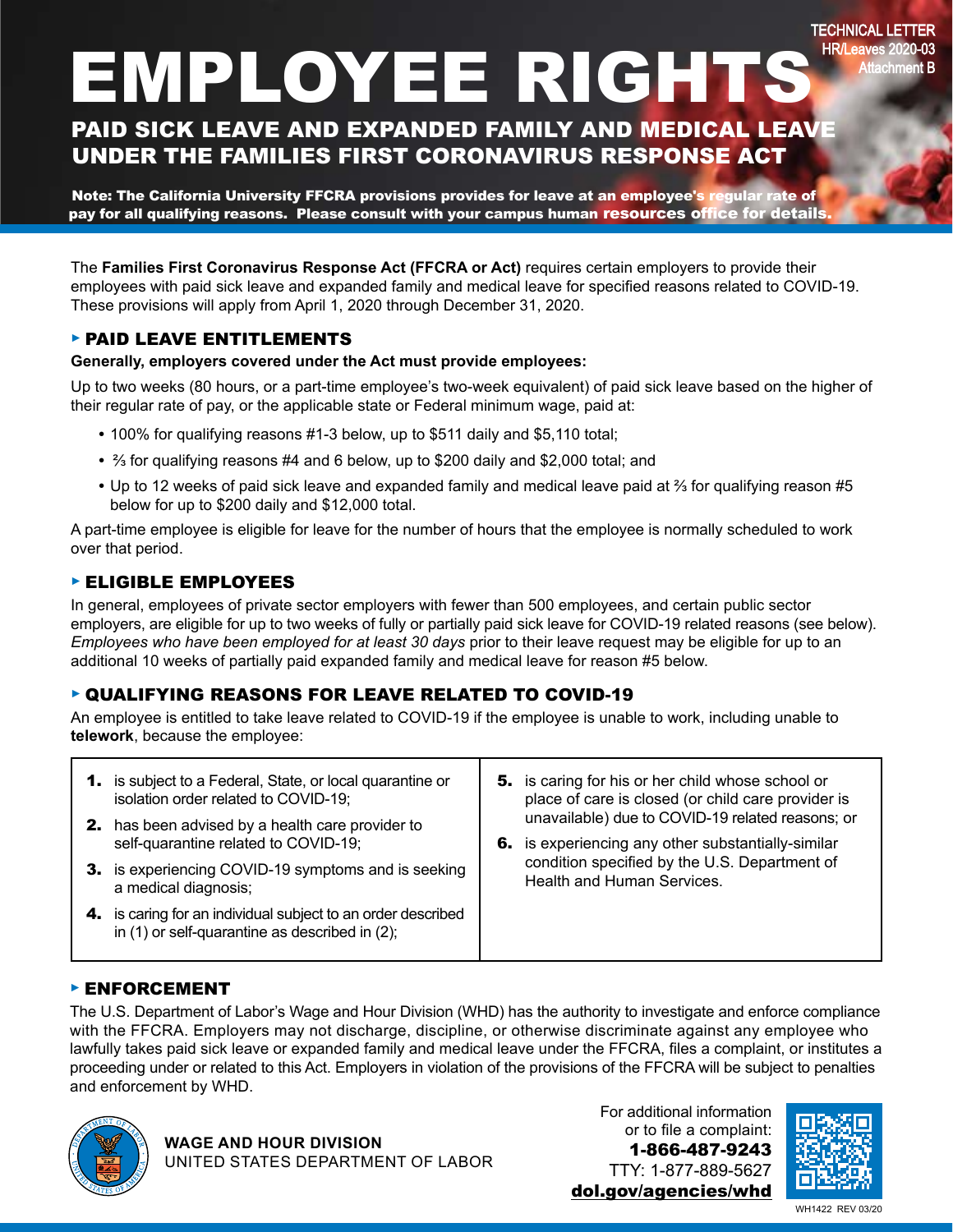## **Request for Emergency Paid Sick Leave/Emergency FML Expansion**

Families First Coronavirus Response Act (FFCRA)

| <b>Employee Name:</b>   |                                 | Employee ID:           |
|-------------------------|---------------------------------|------------------------|
| <b>Job Title:</b>       | Division/Department:            |                        |
| <b>Classification:</b>  | Full-Time:<br><b>Part-Time:</b> | Non-Exempt:<br>Exempt: |
| <b>Supervisor Name:</b> | <b>Supervisor email/Ext.:</b>   |                        |

#### **PERMISSIBLE USE OF LEAVE**

| Select at     | <b>Qualifying Reasons to Use Emergency Paid Sick Leave or Emergency FML Expansion under FFCRA if I</b>                                                                                                                                                                                        |  |  |
|---------------|-----------------------------------------------------------------------------------------------------------------------------------------------------------------------------------------------------------------------------------------------------------------------------------------------|--|--|
| least one (1) | am unable to work (or telework)                                                                                                                                                                                                                                                               |  |  |
|               |                                                                                                                                                                                                                                                                                               |  |  |
|               | 1. I am subject to a federal, state, or local quarantine or isolation order related to COVID-19 that specifically<br>prevents me from working. Name of the government entity issuing the order:                                                                                               |  |  |
|               | 2. I have been advised by a health care provider to self-quarantine because of concerns related to COVID-19.                                                                                                                                                                                  |  |  |
|               | 3. I have symptoms of COVID-19 and I am seeking (or have sought) a diagnosis.                                                                                                                                                                                                                 |  |  |
|               | 4. I am caring for another individual who is subject to quarantine or has been advised by a health care<br>provider to self-quarantine related to COVID-19.                                                                                                                                   |  |  |
|               | OR<br>Name of the advising healthcare provider:                                                                                                                                                                                                                                               |  |  |
|               | 5. I need to care for my child(ren) because their school or childcare provider is closed or unavailable because<br>of COVID-19. I certify that no other suitable person is available to care for the child(ren) during the period<br>of requested leave.<br>Name(s) and age(s) of child(ren): |  |  |
|               | Name of closed school(s) or place(s) of care:                                                                                                                                                                                                                                                 |  |  |
|               |                                                                                                                                                                                                                                                                                               |  |  |
|               | I have been employed for at least 30 days.                                                                                                                                                                                                                                                    |  |  |

## **Request for Dates of Emergency Paid Sick Leave or Emergency FML Expansion under FFCRA**

| Month | Dates Requested (Additional detail may be attached to this<br>form. Exempt employees must use time in full day<br>increments if not covered under FML.) | <b>Total Number</b><br>of Hours<br>Requested | <b>Total Number of</b><br><b>Hours Used Prior</b><br>to this Request<br>under FFCRA | Total<br>Number of<br><b>Hours</b><br>Remaining<br>in Allotment |
|-------|---------------------------------------------------------------------------------------------------------------------------------------------------------|----------------------------------------------|-------------------------------------------------------------------------------------|-----------------------------------------------------------------|
|       |                                                                                                                                                         |                                              |                                                                                     |                                                                 |
|       |                                                                                                                                                         |                                              |                                                                                     |                                                                 |
|       | <b>Total Hours</b>                                                                                                                                      |                                              |                                                                                     |                                                                 |